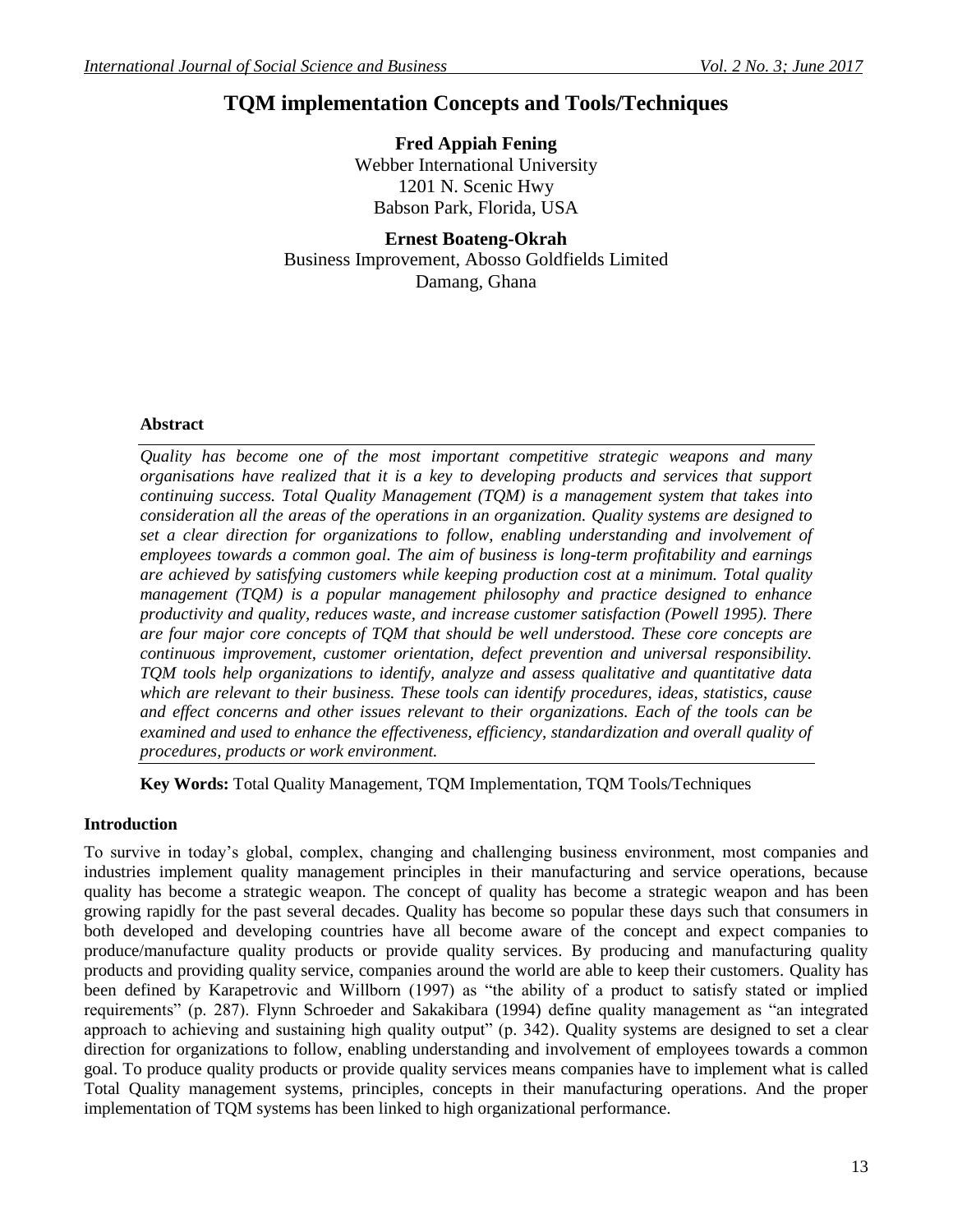Several studies (Bou and Beltran, 2005; Easton and Jarrell, 1998; Hendricks and Singhal, 2001; Eriksson and Hansen, 2002; Lin and Chang, 2006; Fuentes, Montes, ad Fernandez. 2006; Hasan and Kerr, 2003) have concluded that there is a high correlation between TQM and performance in organizations big and small operating in developed as well as developing countries. It has become one of the most popular and important competitive strategic weapons and many organizations have realized that it is a key to developing products and services that support continuing success. Fening (2012) stated "in recent decades, the practice of quality management has been identified and awareness has been created as one of organization's most important key ingredient for success and global competitiveness" (p.1). The aim of business is long-term profitability and earnings are achieved by satisfying customers while keeping production cost at a minimum. The use of quality tools and techniques provides long-term dividends through lower costs and productivity improvement. According to Wessel and Burcher (2004), "quality management in general deals with permanently redirecting a company's macro and micro operations towards the needs of internal and external customers' (p. 264). Total Quality Management is seen as a tool to improve organizational performance in both large and small organizations and in any part of the world. Bergman and Klefjö (2007) stated that Total Quality Management (TQM) means a constant endeavor to fulfill, and preferably exceed the customer needs and expectations at the lowest cost, by continuous improvement work, to which all involved are committed, focusing on the process in the organization. As competition increases and changes occur in the business world, there is the need to have a better understanding of quality. Top managers need to understand and apply quality philosophies to achieve high performance levels in products and processes and to face the challenges of new global competition. Dow, Samson, and Ford (1999) concluded "the relationship between quality practices and superior quality outcomes is a fundamental and defining element of the whole concept of quality management" (p 2.). Consumers demand high quality levels of products or services at reasonable prices to achieve value and customer satisfaction. (Evans, 1996) said, "quality management practices today simply represent sound management practices and that practices once regarded as quality management activities are now viewed as generic management activities" (p. 43). With increased competition, organizations have recognized the importance of quality system implementation in maintaining effectiveness in a volatile business environment. Meeting the needs and desires of the customer is critical and must be done much better and efficiently than it has been done in the past. More managers than ever before are focusing on quality as a way of increasing productivity, reducing costs, and meeting customer needs. These managers are beginning to understand the importance of continuously improving the quality of their services and products as a means of achieving these goals through the application of Total Quality Management (TQM) principles.

The purpose of this current study is to identify, examine and remind TQM professional and managers some of the most important TQM concepts and tools/techniques that can be applied in the implementation of quality systems in all organization and industries (big and small) so as to be able to gain competitive advantage in today's complex and changing business environment

# **Review of Existing Research Literature**

Daft (1997) defines Total Quality Management (TQM) "as a concept that focuses on managing the total organization to deliver quality to customers and identifies employee involvement, focus on the customer, benchmarking and continuous improvement as the four significant elements of the concept" (p.61). (Evans and Lindsay, 1993) stated that TQM "implies that quality is not solely a control or technical issue but that must be addressed from the perspective of strategic management" (p. 33). Grosbois, and Kumar (2009) defined TQM as the holistic management approach that integrates all the organizational activities to satisfy customers' needs and meet their expectations towards achieving overall organizational objectives. Academic research literature relating to TQM is relatively recent as the academic community initially ignored quality management. Early articles on TQM were mainly descriptive case studies, which were often written with the purpose of advancing diffusion of the discipline (Kujala, 2002). As such, researchers did not take an analytical approach to identifying boundary conditions for successful TQM programs. In the mid-1990's, the discipline began to be taken more seriously and many respected mainstream organisational research journals included TQM related studies. This new interest changed the direction of TQM for the academic community. As a result, there is an extensive and growing body of knowledge about the structure, implementation and impact of quality management practices. There has been intensive research into identifying critical elements of TQM as well as their connection to management theory. The external environments which should be taken into account when an organization is thinking of implementing TQM are social, legal/political, technological and economical. The internal environmental factors also include leadership, the people, strategy and policy, processes, suppliers and customers (Evans and Lindsay, 1999).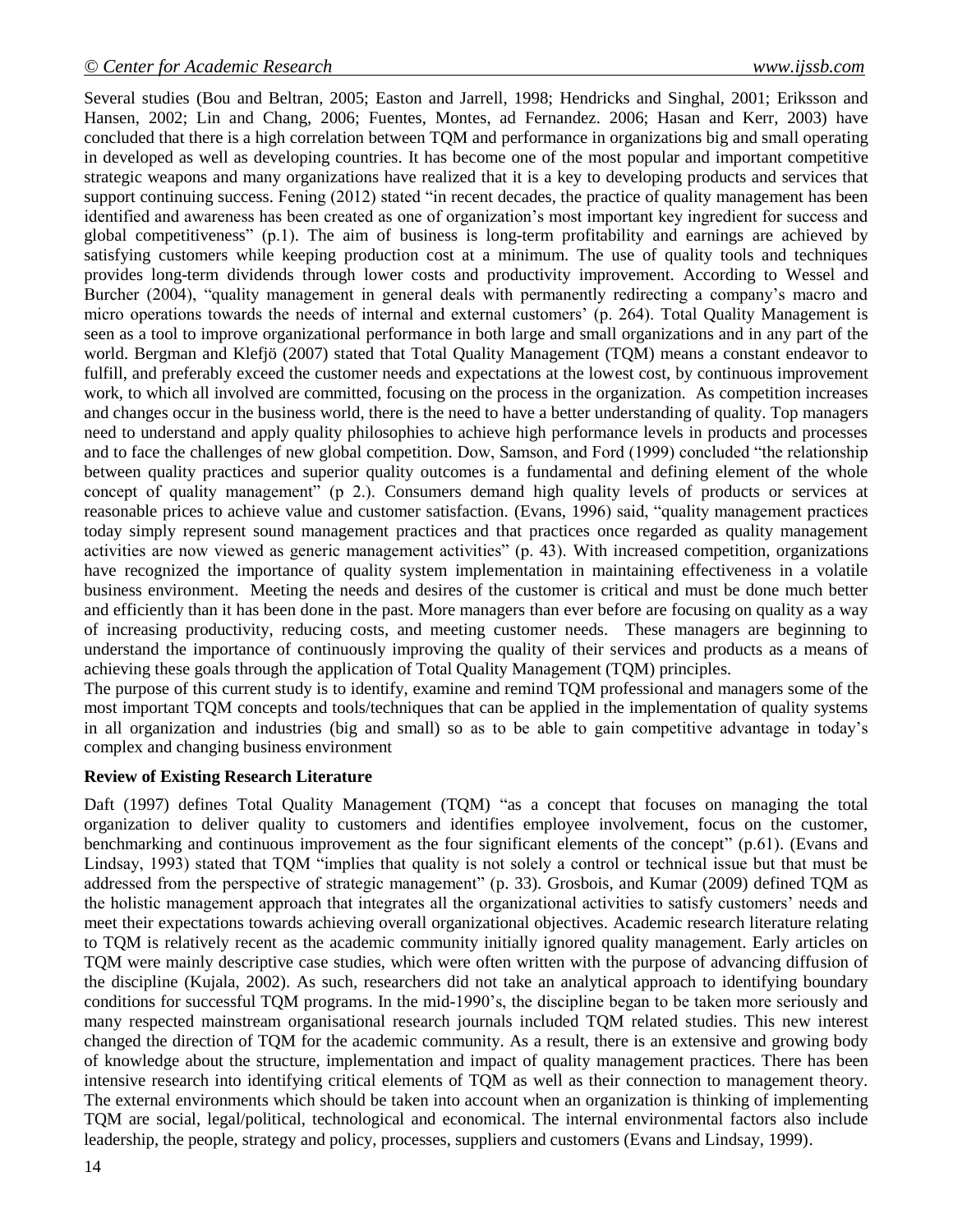Total quality management (TQM) is a popular management philosophy and practice designed to enhance productivity and quality, reduces waste, and increase customer satisfaction (Powell 1995). Total Quality Management is an approach to improving the effectiveness and flexibility of organizations as a whole. Effectiveness, means doing the right thing first time. It is basically a way of improving and involving the whole organization; every department, every activity, every single person at every level. For an organization to be truly effective, it requires that each part of it must work properly together, recognizing that every person and every activity affects, and in turn is affected by, others (Miller 1996). Spencer (1994) also describes TQM as one of the essentials in revitalizing a company's competitive position and as a result has drawn the attention of many market leaders all over the world. According to McDermott *et al*. (1993), fundamental to creating a TQM environment is the development of corporate vision, the guiding principles and total quality strategies to work toward the vision. The mission statement acts as a compass that gives the organization a macro-sense of direction and creates alignment.

Shin *et al.* (1998) also assert that TOM is not a short-term fix and hence a never-ending commitment is required. The quality transformation toward TQM starts with the awareness of quality management principles and concepts in an organization. Dale *et al*. (1997) advocate that an enterprise management system is organized in a crossfunctional way with matrix management structures to expedite and co-ordinate across cross-functional interfaces. Besides, a more flattened organizational structure is often preferred, as with less social distance between manager and workers (Bounds *et al*., 1994). According to Zeitz and Johannesson (1997), others view TQM broadly, as a general management philosophy (e.g., Deming, 1986). Zeitz and Johannesson (1997), define TQM as consisting of those features that (a) pertain to core elements of the formal TQM program, (b) are significantly under the control of top managers, and (c) are generally included in formal TQM literature on program design and implementation.

# **TQM Implementation Concepts**

There are four major core concepts of TQM that should be well understood. These core concepts are continuous improvement, customer orientation, defect prevention and universal responsibility which are explained in the subsequent sections.

**Continuous Improvement:** Bhuiyan and Baghel (2006) define continuous improvement as 'a culture of sustain improvement targeting the elimination of waste in all systems and processes of an organization (p. 761). Continuous Improvement (CI) of all operations and activities are the heart of TQM. The first step in quality improvement is for people to look at their work in terms of being part of a continuous process. Once it is recognized that customer satisfaction can only be obtained by providing a high-quality product, continuous improvement of the quality of the product is seen as the only way to maintain a high level of customer satisfaction. As well as recognizing the link between product quality and customer satisfaction, TQM also recognizes that product quality is the result of process quality. As a result, there is a focus on continuous improvement of the organisation's processes. This will lead to an improvement in process quality which in turn leads to an improvement in product quality and finally to an increase in customer satisfaction. CI is a term used to describe process improvement that takes place in incremental steps. It is a relentless effort to add value for the customer. The critical component of continuous improvement is called six sigma, which uses DMAIC (Define, Measure, Analyze, Improve and Control) process to improve an organisation's quality initiatives (Carey, 2006). The define phase documents the opportunity from both business and customer perspectives whilst the measure phase deals with the way data is utilized to understand processes and their current performance. The analyze phase searches for key factors or critical data and improves phase deals with the development of solutions for the critical data points. The control phase is for implementing the solutions and control plans for maintaining the improvements achieved. This process should be driven from the top and implemented from the bottom (Goyal and Patel, 2006).

**Customer Orientation:** Understanding and meeting customer expectations is a challenging proposition and requires processes that support continuing progress toward the goal of meeting customer expectations. Customer satisfaction is seen as the organisation's highest priority because the organisation believes it will only be successful if customers are satisfied (Drucker, 1994). In TQM context, being sensitive to customer requirements goes beyond defect and error reduction to include listening to the customers. Customer orientation focuses on dynamic interactions between the organisation and the customers as well as competitors in the market.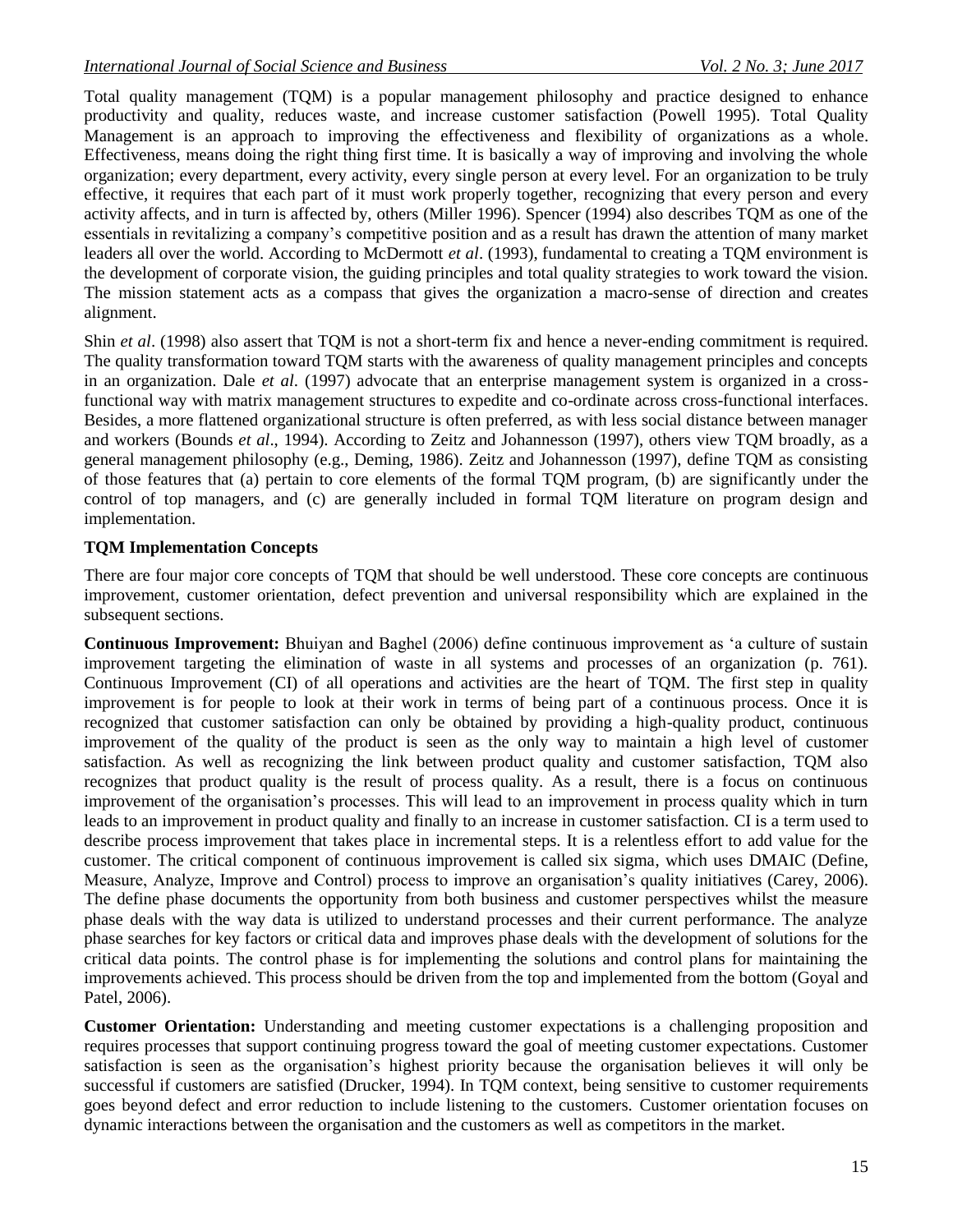# It involves a continuous improvement in business processes

(**[http://en.wikipedia.org/wiki/Customer\\_orientation](http://en.wikipedia.org/wiki/Customer_orientation)**). There are seven key behaviours that strongly indicate customer orientation attitudes. These are as follows:

- 1. Thinking and talking about clients a lot
- 2. Continually assessing the customers' perception
- 3. Resolving priority issues in favour of the customer
- 4. Making amends to customers for poor treatment
- 5. Employing a "whatever it takes" policy to satisfy special needs
- 6. Redesigning processes, re-deploying resources and turning sacred cows out to pasture when they get in the way of service quality.

**Defect Prevention:** The objective of defect prevention is to identify defects and take corrective actions to ensure they are not repeated over the subsequent iterative cycles. It can be implemented by preparing an action plan to minimize or eliminate defects, generating defect metrics, defining corrective action and producing an analysis of the root causes of the defects. Defect prevention can be accomplished by actioning the following steps (**[http://en.wikipedia.org/wiki/defect\\_tracking](http://en.wikipedia.org/wiki/defect_tracking)**):

- 1. Calculating defect data with periodic reviews using test logs from the execution phase
- 2. Identifying improvement strategies
- 3. Escalate issues to senior management or customer where necessary
- 4. Draw up an action plan to address outstanding defects and improve development process
- 5. Undertake periodic peer reviews to verify that action plans are being adhered to
- 6. Produce regular reports of defects

**Universal Responsibility:** A universal responsibility concept deals with the fact that quality is not only the responsibility of the inspection department but is everyone's. Quality should be totally pervasive and that every workgroup in the business should be concerned with seeking ways to improve the quality of their own product or service. A successful TQM environment requires a committed and well-trained workforce that participates fully in quality improvement activities. Such participation is reinforced by reward and recognition systems which emphasizes the achievement of quality objectives. Employees are encouraged to take more responsibility, communicate more effectively, act creatively and be innovative. These will let the employees be better motivated and satisfied with their jobs.

**Leadership and Commitment:** TQM has to be introduced and led by top management. Evans (1996) emphasized the leadership of an organization that promote quality and high performance "create a strategic vision and clear values which serve as a basis for all business decisions at all levels of the organization and that the vision and values revolve around customers" (p 43). Attempts to implement TQM without the commitment of leadership will fail. The commitment and personal involvement from the top management in creating and deploying clear quality values and goals consistent with the objectives of the organization will motivate the employees to put in their best for achieving those goals. The development and use of performance indicators should be linked directly or indirectly to customer requirements and satisfaction and to management and employee remuneration. To be successful in promoting business efficiency and effectiveness, TQM must start at the top with for instance, the chief executive officer or equivalent. The most senior directors and management must also demonstrate that they are serious about quality. The middle management must have a particular important role to play since they must not only grasp the principles of TQM but go on to explain them to the people for whom they are responsible. Only then will TQM spread effectively throughout the organisation.

# **TQM Implementation Tools/Techniques**

TQM tools help organizations to identify, analyze and assess qualitative and quantitative data which are relevant to their business. These tools can identify procedures, ideas, statistics, cause and effect concerns and other issues relevant to their organisations. Each of the tools can be examined and used to enhance the effectiveness, efficiency, standardization and overall quality of procedures, products or work environment. According to Quality America, Inc. (Re Velle, 2003) the number of TQM tools come in various forms, such as brainstorming, focus groups, checklists, charts, graphs, diagrams and other analysis tools. The following explain some of the most common TQM tools in use today, and Ishikawa has been credited for the introduction of some of these tools.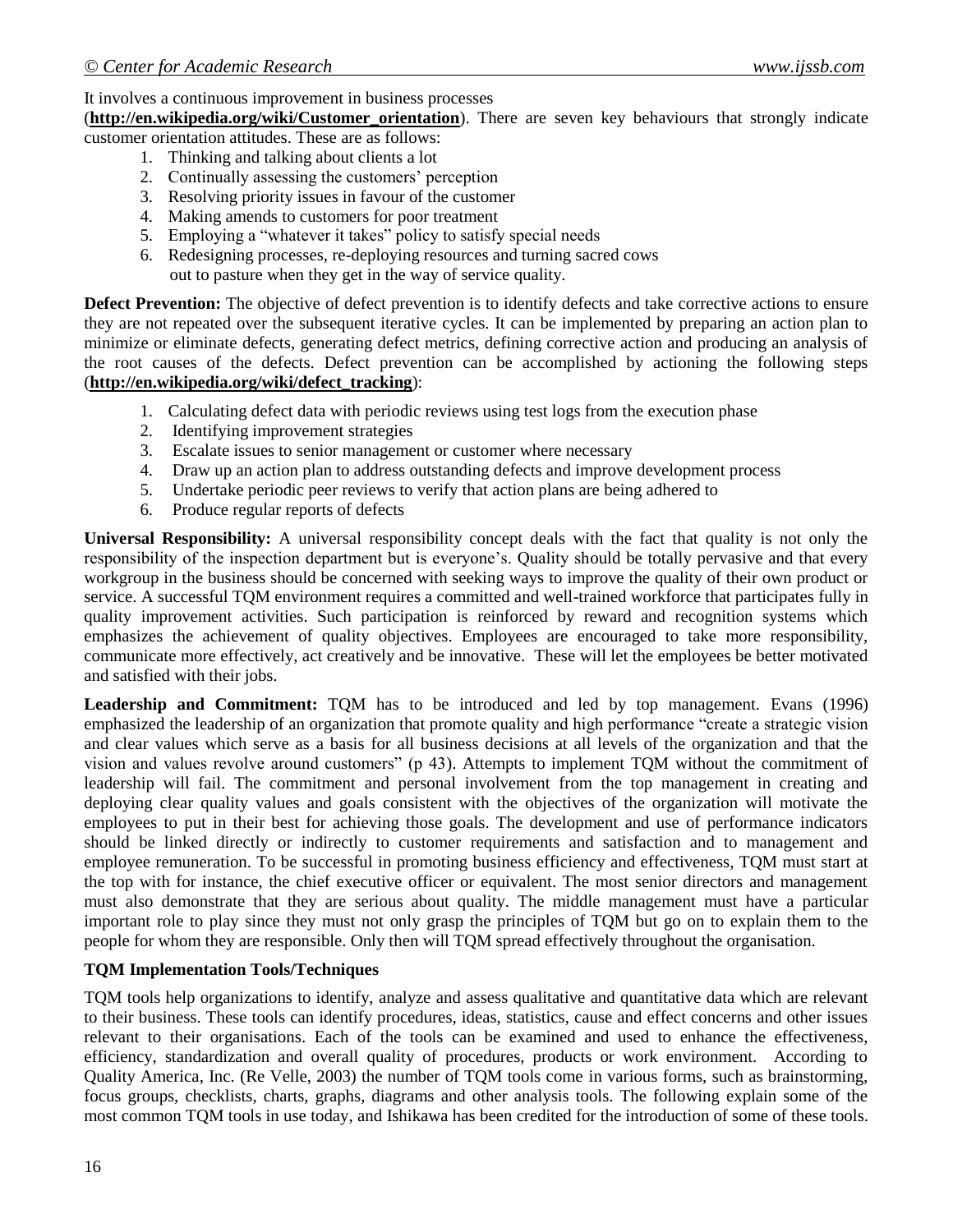**Cost of Quality (COQ):** The first approach of TQM implementation is for the organization to determine why it needs to carry out TQM and consists of the establishment of the COQ. Giakatis, Enkawa and Washitani (2001) mentioned that COQ was classified into three main categories as Prevention/Improvement, Appraisal Cost and Failure Cost.

**Pie Charts and Bar Graphs:** Pie charts and bar graphs are used to identify and compare data units as they relate to one issue or the whole, such as budgets, population distribution, and extent of the use of funds and so on. An example is shown in figure 1 overleaf.





**Histograms:** Histograms are used to illustrate and examine various data element in order to make decisions regarding them. It is by far the most common used technique for frequency distribution. According to Materla and Cudney (2017), "a quality improvement team can utilize a histogram to identify the most frequently-occurring problems during the patients' treatment cycle from several issues, such as medical errors, data errors and delays, among others' (p.12). They are effective when comparing statistical, survey, or questionnaire results as illustrated in figure 2.



Figure 2. An example of histogram.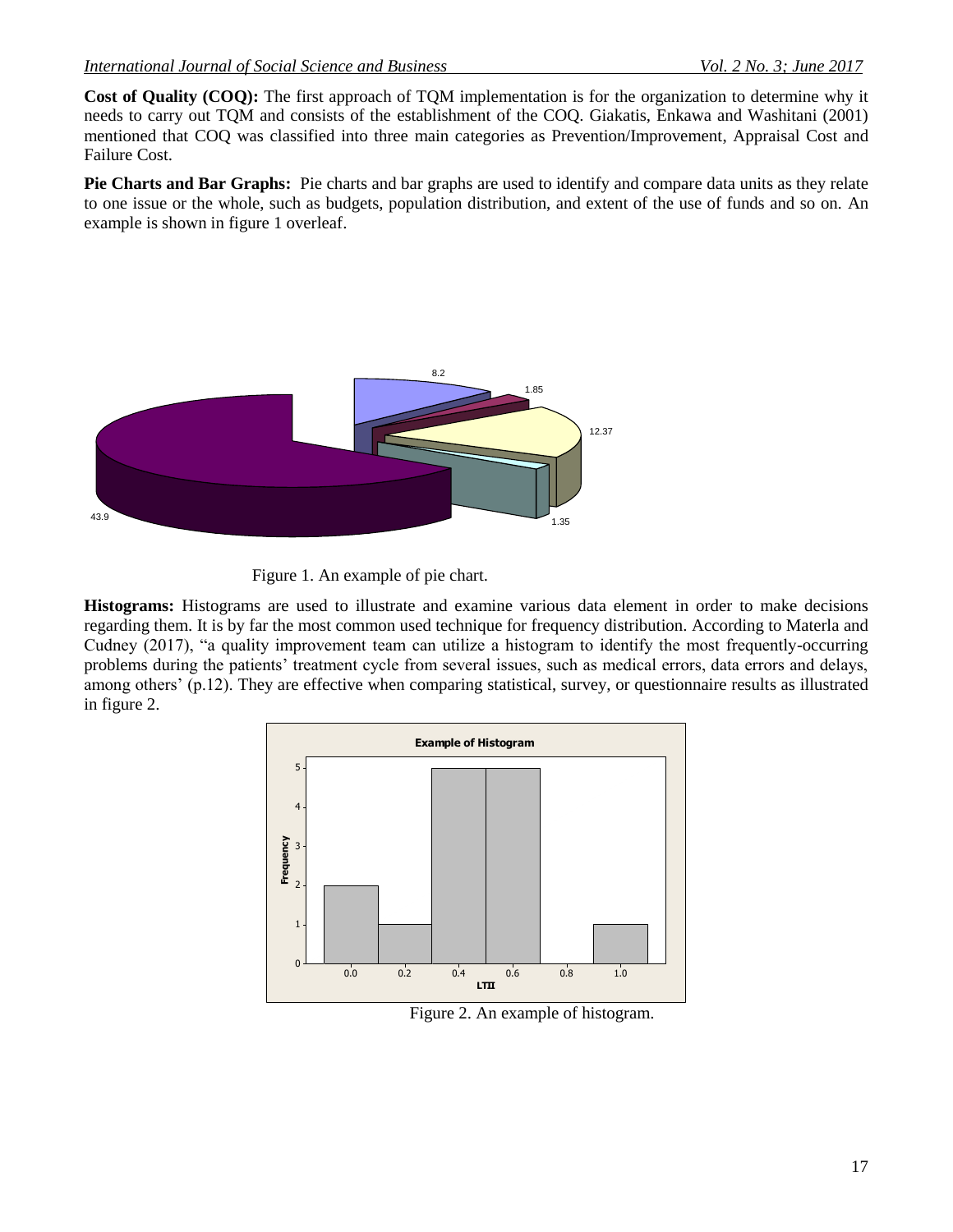**Run Chart.** Run chart follows a process over a specific period of time, such as accrual rates and track high and low points in its run and ultimately identify trends, shifts and patterns as shown in figure 3 overleaf.



Figure 3. An example of a run chart.

**Pareto Chart:** A pareto chart indicated in figure 4 rates issues according to importance and frequency by prioritizing specific problems or cause in a manner that facilitates problem solving. It also identifies groupings of qualitative data, such as most frequent complaint, most commonly purchased preservation aid and so on in order to measure which have priority. It can be scheduled over select periods of time to track changes.



Figure 4. An example of a pareto chart.

Force Field Analysis: Force field analysis is used to identify driving and restraining forces occurring in a chosen process in order to understand why that particular process functions as it does. For example, identifying the driving and restraining forces of a change going on in an organisation. It also identifies restraining forces that need to be eradicated or driving forces that need to be improved in order to function at a higher level of efficiency.

**Cause and Effect, Ishikawa or Fishbone Diagram:** The cause and effect diagram is illustrated in figure 5. It is also known as the Ishikawa diagram or the fishbone diagram. It is a multiple level of potential causes (inputs) and ultimate effects (outputs) of problems or issues that may arise in the course of business. It may be confusing if too many inputs and outputs are identified.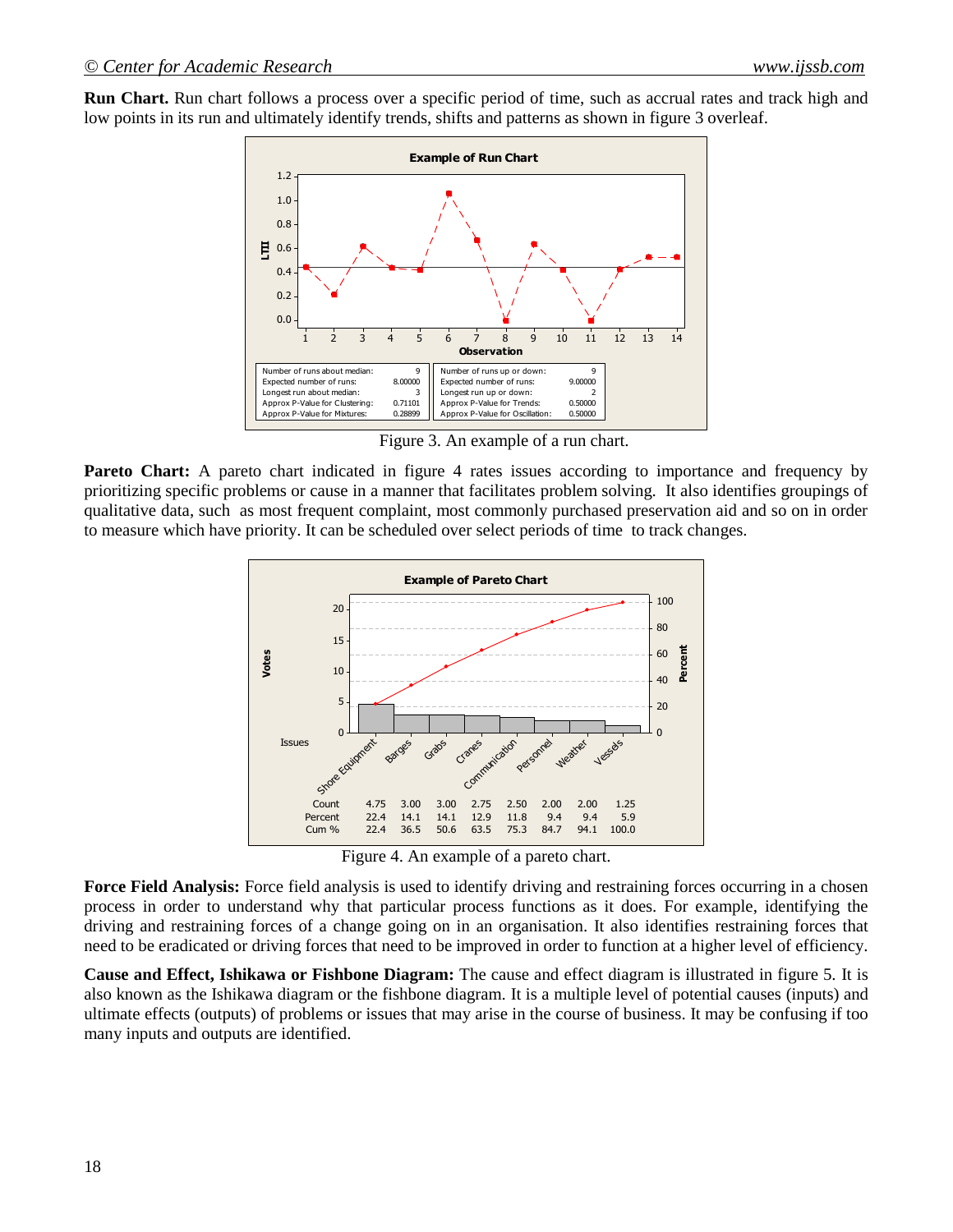

Figure 5. An example of Cause and Effect Diagram

**Brainstorming and Affinity Diagrams:** Teams use creative thinking by employing brainstorming techniques and affinity diagrams to identify various aspects surrounding an issue. An affinity diagram can be created using anything from enabling software to post-it notes organized on a wall.

**Tree Diagram:** Tree diagram is used to identify the various tasks involved in a full scope of a project. It can be used to identify hierarchies, whether of personnel or business structure and also inputs and outputs of a project, procedure or process. An example is shown figure 6.



Figure 6. An example of Tree Diagram.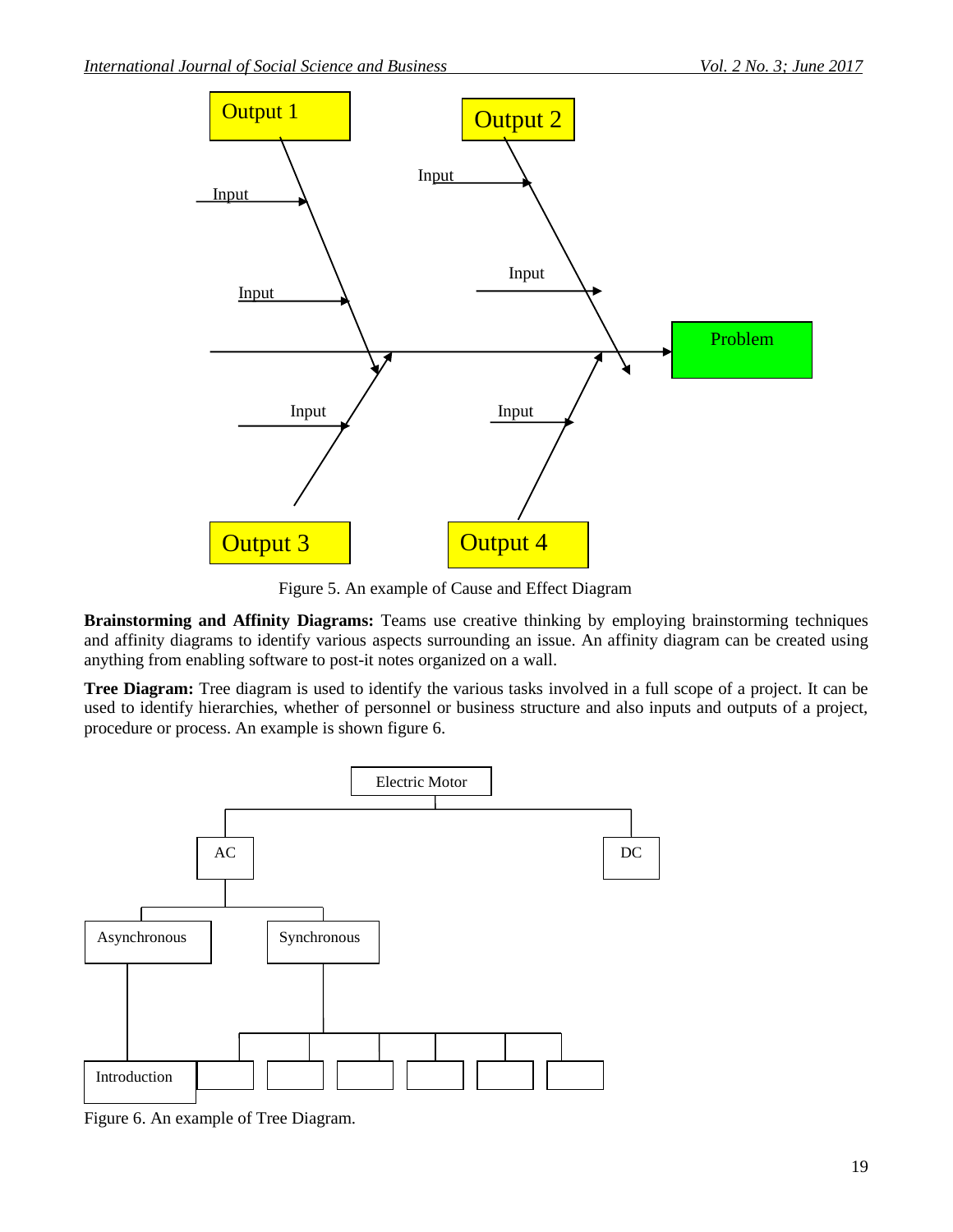**Flowcharts and Modeling Diagrams:** A flow chat is a diagrammatic representation of the nature and the flow of work in a process. Flowchart and modeling diagrams assist in the definition and analysis of each step in a process by illustrating it in a clear an comprehensive manner (figure 7 illustrated). They identify areas where workflow may be blocked or diverted and where workflow is fluid. They also identify areas where steps need to be added or removed to improve efficiency and create standardized workflow.



Figure 7. An example of Flowchart and Modelling Diagram.

**Scatter Diagram:** Scatter diagram is used to illustrate and validate hunches an discover cause and effect relationships, as well as bonds and correlations between two variables. It can also be used to chart the positive and negative direction of relationships.



An example of scatter diagram is illustrated in figure 8.

Figure 8. An example of scatter diagram.

**Plan-Do-Check-Act:** The Plan-Do-Check-Act style of management is where each project or procedure is planned according to needs and outcome, tested, examined for efficiency and effectiveness and then acted upon. This is a cyclical style to be iterated until the process is perfected.

#### **Overcoming the Barriers to TQM Success**

The problems encountered in TQM implementation are numerous and are called barriers to TQM implementation (Kanji, 1996). They are unlimited and so show up in all business sectors. It is, therefore important for all organisations to understand and avoid these barriers both before and during TQM implementation. These barriers are discussed in details below.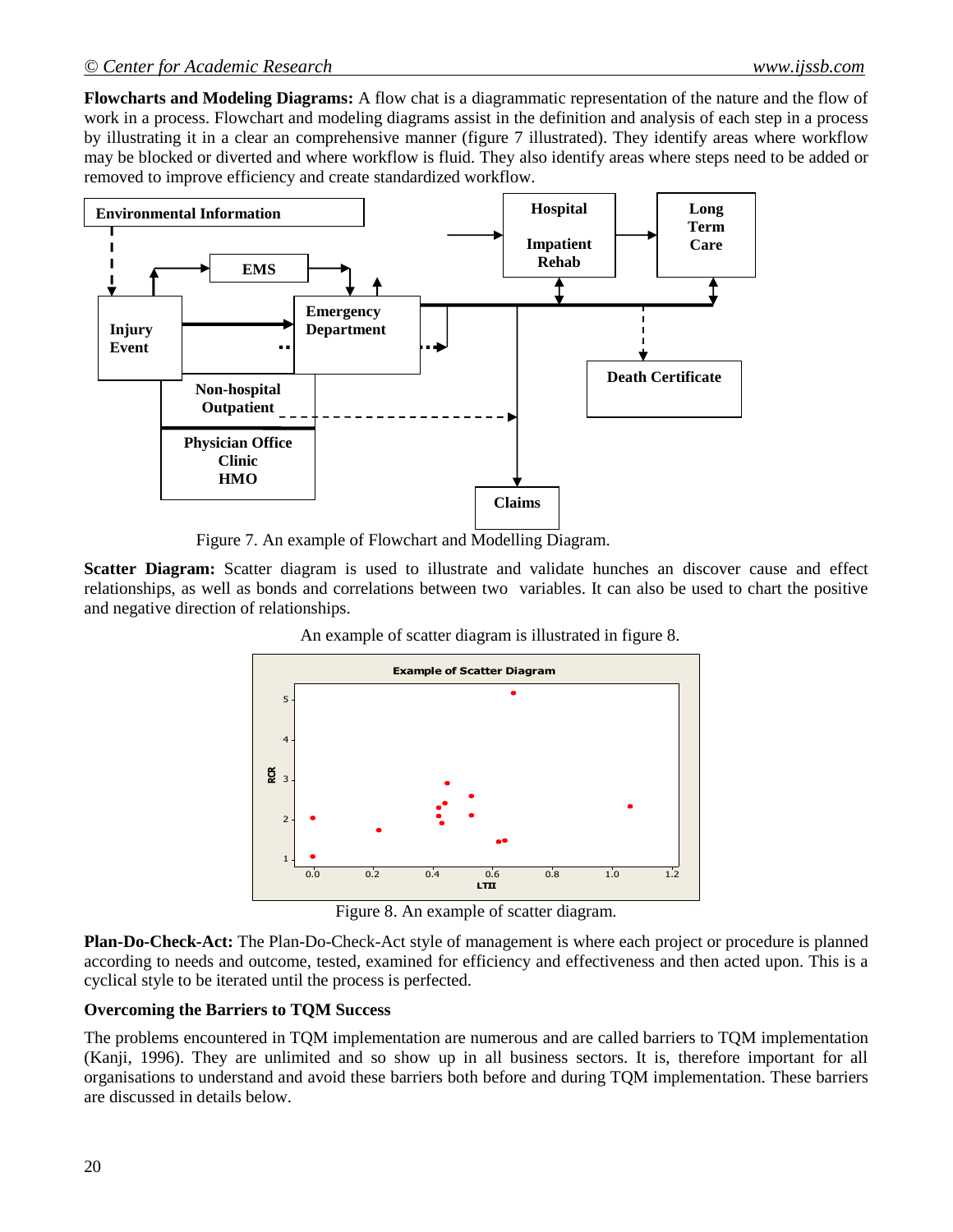**Lack of Management Commitment:** All types of organizations experience low employee participation and interest in their TQM programs when management commitment is missing at any level. If employees see discrepancies in what management says and what it actually does, they will lose interest and faith in TQM (Hyde, 1997). For successful implementation, the management team must have a clearly communicated purpose for adopting TQM, be consistent in its application of TQM principles, and not treat it as the latest management fad.

**Inability to Change Organizational Culture:** Many have found out that changing an organisation's culture to reflect TQM is difficult and requires a lot of time. First, the fear of change must be removed from the organisation, poor labor-management relations must be resolved and the organisation's focus must change from the status quo. Unfortunately, organisations are impatient and often focus on the quick fix for obtaining results (Reeves and Bednar, 1994). Top management must identify and deal with inconsistencies in the organisation and focus on adhering to the principles of the new organisation. It is therefore, useless for management to sell TQM to the staff and then revert to its old ways of doing business.

**Improper Planning**: Another barrier is created by a lack of clarity in the implementation plan and the failure to promote open dialogue among the participants. Three components of a successful TQM plan are obtaining organisation-wide commitment, communicating organisation vision, mission, and goals and providing open communication about the organisation's new focus. A time frame should be developed and posted in public areas so that everyone remains focused on TQM. The plan should remain flexible so that adjustments and improvements can be made as the culture evolves.

Lack of Continuous Training and Education: Training and education is an ongoing process that facilitates continuous quality improvement in any organisation. Leaders involved in the TQM implementation should identify the educational needs of the organisation and be creative in meeting those needs efficiently and costeffectively. Training and education should be both formal and informal. Lack of training and education will hinder the progress of TQM implementation.

**Incompatible Organizational Structure:** Autocratic organizational structure and management policies can lead to TQM implementation problems. If organisational structure is a problem, part of the planning process should be to restructure with a defined purpose and explicit expected outcomes. TQM success would be realized by managers who use TQM principles in line with the organisational structure of the organisation (Reeves and Bednar, 1993).

**Ineffective Measurement Techniques/Lack of Access to Data and Results:** Having no measurement process or ineffective measurement techniques, failing to maintain accurate and reliable data and failing to provide sufficient access to data run counter to TQM principles. The data must be credible and reliable otherwise decision makers will be unable to make appropriate and proper decisions. Quick, easy access to data is important and data retrieval must be efficient and not time consuming or labor intensive. Decision makers must also receive training in data analysis and interpretation so that the measurement system will serve its intended purpose.

**Paying Inadequate Attention to Internal and External Customers:** Organizations must pay attention to both their internal and external customers so that they can understand the needs and expectations of the customers. Too often, managers assume they know what customers need and expectation which results in misdirected efforts and investments.

**Inadequate Use of Empowerment and Teamwork:** Complacency in teams will inhibit TQM progress. Ineffective teams that fail to stay focused or complete their tasks are a big expense to organisations. To be effective, teams need trained facilitators, a mission or purpose and a time frame for completing projects. The mission of the team must not be overwhelming. Some tasks might need to be broken down into manageable phases. Whenever possible teams' recommendations and solutions are implemented it will send a powerful, positive message to employees about the importance of empowerment and teamwork (Morris and Haigh, 1996??)

# **Conclusions**

Quality has become one of the most important competitive strategic weapons and many organisations have realized that it is a key to developing products and services that support continuing success. Total Quality Management (TQM) is a management system that takes into consideration all the areas of the operations in an organization. Quality systems are designed to set a clear direction for organizations to follow, enabling understanding and involvement of employees towards a common goal.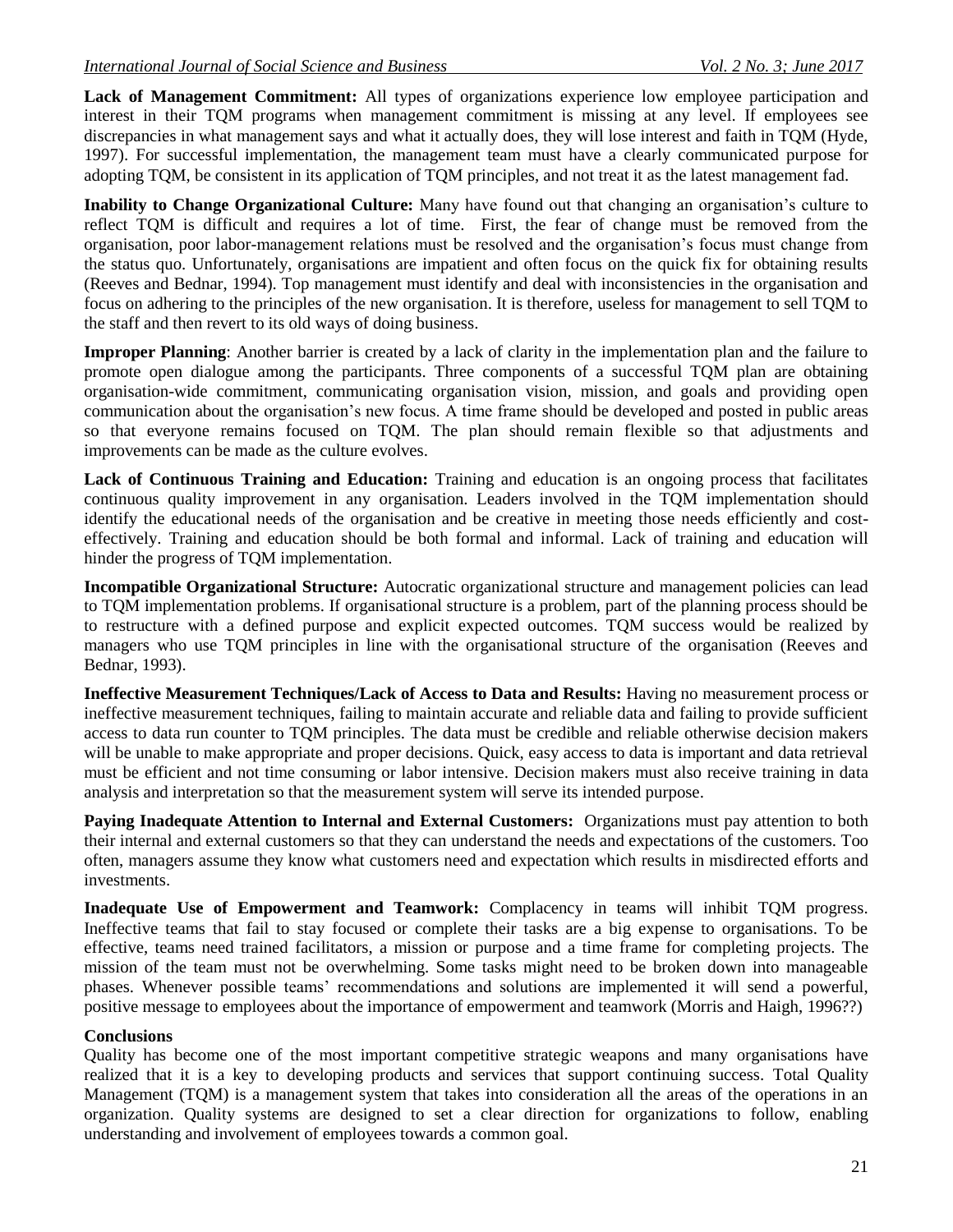It is only through the implementation and practice of quality management that firms will see the need to produce quality products. This paper has also contributed to the body of knowledge and a better understanding of the field of Total Quality Management. The tools/techniques can be used by TQM professionals and managers in any organization or industry for the successful implementation of quality systems and to achieve high performance. This study has contributed to the understanding and use of TQM tools for TQM implementation. TQM which was traced to the late 1950s has been the leading force in shaping and spreading quality management ideology and practices in modern business management. TQM tools help organizations to identify, analyze and assess qualitative and quantitative data which are relevant to their business. These tools can identify procedures, ideas, statistics, cause and effect concerns and other issues relevant to their organizations. Each of the tools can be examined and used to enhance the effectiveness, efficiency, standardization and overall quality of procedures, products or work environment. Quality awareness can be initiated by quality education and training and supported by structural and progressive change of management systems. While an appropriate quality culture keeps the management system operating smoothly and improving consistently, a good management system in turn nurtures the growth of organizational quality culture.

#### **References**

- Abohimed B.A. (2001), A research paper submitted in partial fulfillment of the requirements for Master of Science degree in Management Technology.
- Bergman, B., & Klefjö, B. (2007). *Quality: from customer needs to customer satisfaction,* 2nd edition, Sweden: Student literature. In Measuring for improvement, Yaniv Ben Or. Master of Science in Engineering Thesis, 2010, Karlstads Universitet, [http://kau.diva-portal.org/smash/get/diva2:349567/FULLTEXT01.](http://kau.diva-portal.org/smash/get/diva2:349567/FULLTEXT01)
- Bhuiyan, N. and Baghel, A. (2006). An overview of continuous improvement: from the past to the present. *Management Decision, 43(5),* 761-771
- Bou, J. C. and Beltran, I. (2005). Total quality management, high-commitment, human resource strategy and firm performance: An empirical study. *Total Quality Management & Business Excellence, 16(1),* 71-86.
- Brown M., Hitchock D., Willard M. (1994), Why TQM fails and what to do about it, Irwin-Professional Publishing, New York.
- Carey B., (2006) Continuous Improvement should apply to DMAIC itself, [http://finance.isixsigma.com/library/content/c051130a.asp.](http://finance.isixsigma.com/library/content/c051130a.asp)
- Cole R. (1998), Learning from quality movement: What did and didn't happen and why?, California Management Review, Vol. 41, No. 1, 43-73.
- CrosDaft, R. L. (1997). *Management* 4th (Ed.) The Dryden Press, Fort Worth, TX.by P. (1979), Quality is Free: The Art of Making Quality Certain, McGraw-Hill.
- Dean J., and Bowen D. (1994), Management Theory and Total Quality. Improving Research and Practice through Theory and Development, The Academy of Management Review, Vol. 19, No. 3, 392-418.
- Deming E.W. (1986), Out of Crisis, Cambridge University Press, Massachusetts, U.S.A.
- Dow, D., Samson, D., & Ford, S. (1999). Exploding the myth: Do all quality management practices contribute to superior quality performance? *Production and Operations Management 8(1)*, 1-27.
- Drucker P.F. (1994), The Practice of Management, New York.
- Easton, G. S. and Jarrell, S. L. (1998). "The effects of total quality management on corporate performance: an empirical investigation". *Journal of Business. 71(2),* 253-307.
- Eriksson, H. and Hanson, J. (2002). "the impact of TQM on financial performance: Measuring Business Excellence, 6(4), 44-54.
- Evans, J.R. (1996), "Leading practices for achieving quality and high performance", Benchmarking for Quality Management & Technology, Vol. 3(4), 43-50.
- Evans J.R. and Lindsay W.M. (1999), The Management and Control of Quality, 4<sup>th</sup> Edition, South-Western College Publishing, Ohio, U.S.A.
- Feigenbaum A.V. (1986), Quality: the strategic business imperative, Quality Progress, Vol.19, No. 2, 26-30.
- Fening, F. A. (2012). Impact of quality management practices on the performance and growth small and medium sized (SMEs) in Ghana. *International Journal of Business and Social Science. 3(13),* 1-13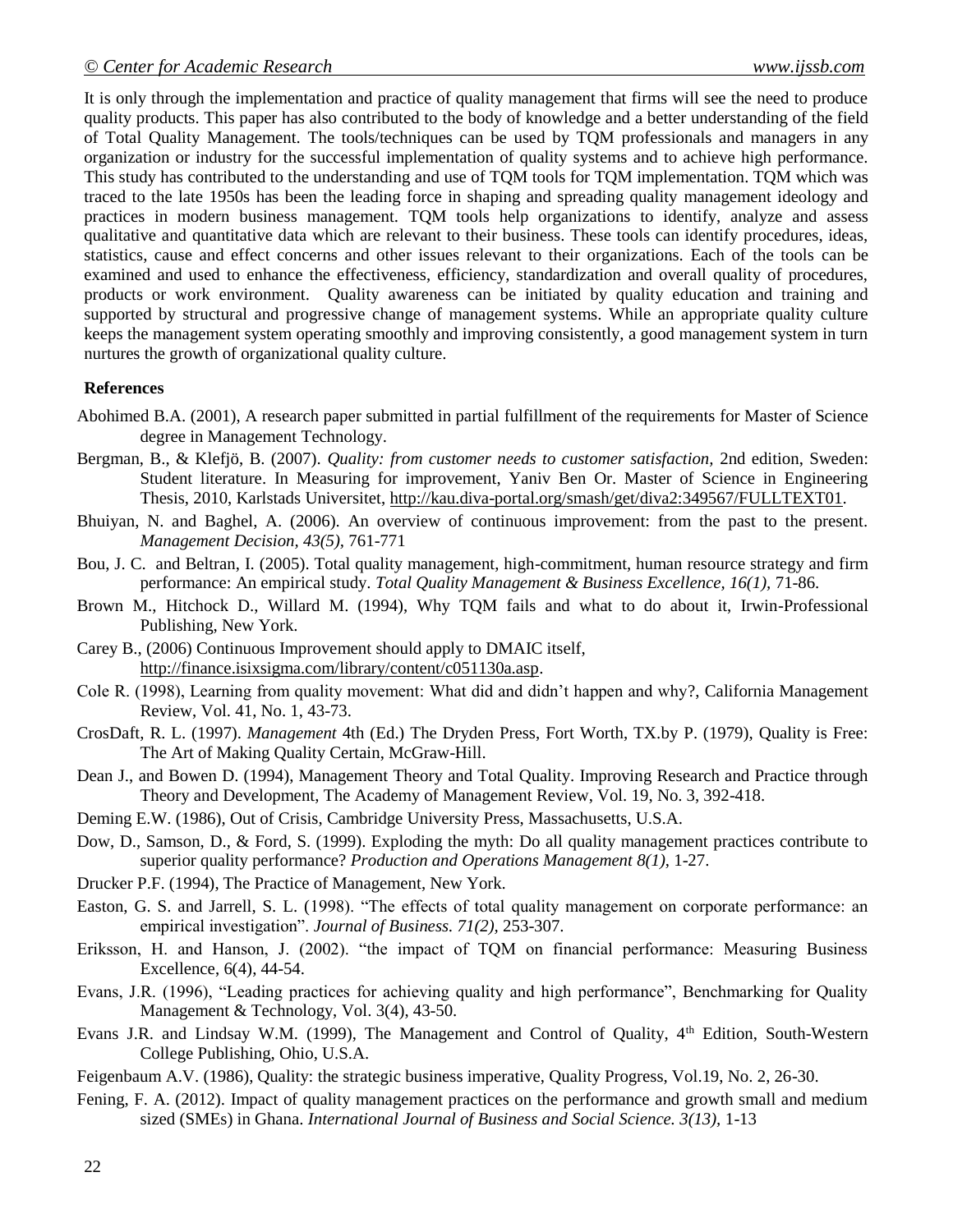- Flynn B.B. Schroeder R.G. and Sakakibara S. (1994), A framework for TQM research and an associated measurement instrument, Journal of Operations Management, Vol. 11, No. 4, 339-366.
- Ford M. and Evans J. (2000), Conceptual Foundations of Strategic Planning in the Malcolm Baldridge Criteria for Performance Excellence, Quality Management Journal, Vol. 7, No. 1, 8-26.
- Fuentes, M. M.; Montes, F. J. and Fernandez, L. M. (2006). "Total quality management, strategic orientation and organizational performance: the case of Spanish companies". *Total Quality Management & Business Excellence, 17(3),* 303-323
- Garvin D.A. (1983), Quality on line, Harvard Business Review, Vol. 61, No. 5, 65-75.
- Garvin D.A. (1986), Quality problems, policies and attitudes in the United States and Japan: an exploratory study, Academy of Management Journal, Vol. 29, No. 4, 653-673.
- Garvin D. (1988), Managing Quality, The Free Press, New York.
- Ghauri P. and Gronhaug K. (2002), Research Methods in Business Studies: A Practical Guide, 2<sup>nd</sup> Edition, Prenctice Hall, U.K.
- Giakatis G. Enkawa T. and Washitani K. (2001), Hidden quality costs and distinction
- between quality cost and quality loss, Total Quality Management ,Vol. 12(2), 179-190.
- Goyal N. and Patel K. (2006), Sustaining Improvement by Building a Quality Mindset, [http://www.isixsigma.com/library/content/c050620a.asp.](http://www.isixsigma.com/library/content/c050620a.asp)
- Grandzol S. and Gershon M. (1997), Which TQM Practices Really Matter: An Empirical Investigation, Quality Management Journal, Vol. 4, No. 4, 43-60.
- Hasan, M. and Kerr, R. M. (2003). "The relationship between TQM practices and organizational performance in service organizations". *The TQM Magazine, 15(4)* 286-291.
- Hendricks, K. B. and Singhal, V. R. (2001). "The long-run stock price performance of firm with effective TQM programs". *Management Science, 47(3),* 359-368.
- Hyde A. (1997), A decade of quality management, Government Executive, 29(7), 58-68.
- Ishikawa K. (1985), What is Total Quality Control? The Japanese Way, Prentice-Hill, Englewood Cliffs, NJ.
- Jankowicz A.D. (1991), Business Research Projects for Students, Chapman and Hall, London.
- Juran J.M. and Gryna F.M. (1993), Quality Planning and Analysis, 3<sup>rd</sup> Edition. McGraw-Hill, Singapore.
- Kanji G.K. and Asher M. (1993), Total Quality Management process: A systematic approach, Advances in Total Quality Management series, Carfax Publishing Company, London.
- Kanji G.K. (1996), Implementation and pitfalls of total quality management, Total Quality Management, 7, 331- 389.
- Karapetrovic, S., & Willborn, W. (1997). Creating zero-defect students. *The TQM Magazine, 9(4), 287-291*
- Kujala J.K. (2002), Total Quality Management as Cultural Phenomena-A Conceptual Model and Empirical Illustration, Dissertation for the degree of Doctor of Technology, Helsinki University of Technology.
- Lin, C. and Chang, S. (2006). "exploring TQM's impact on the causa linkage between manufacturing objective and organizational performance". *Total Quality Management Excellence, 17(4),* 465-484.
- Liu C.K. (1998), Pitfalls of Total Quality Management in Hong Kong. *Total Quality Management, 9(7),* 585-598.

Management Centre (2004), 2635 Total Quality Management,  $12<sup>th</sup>$  Edition, University of

Leicester.

- Mann R. and Kehoe D. (1995), Factors affecting the implementation and success of TQM, International Journal of Quality & Reliability Management, Vol. 12, No. 1, 11-23.
- Materla, T. and Cudney, E. A. (2017). The need for quality healthcare. *The Quality Management Forum. 43(1),* 11- 12.
- Matias J.C.O and Coelho D.A. (2002), The integration of the standards systems of quality management, environment management and occupational health and safety management. *International Journal of Production Research, 40*, 15.
- McDermott, L. C. (1993) "Jump-Starting Managers on Quality". *Training and Development. 47,* 37-40.
- Morris D.S. and Haigh R.H. (1996), Empowerment: an endeavour to explain an enigma, Total Quality Management, 7, 323-330.